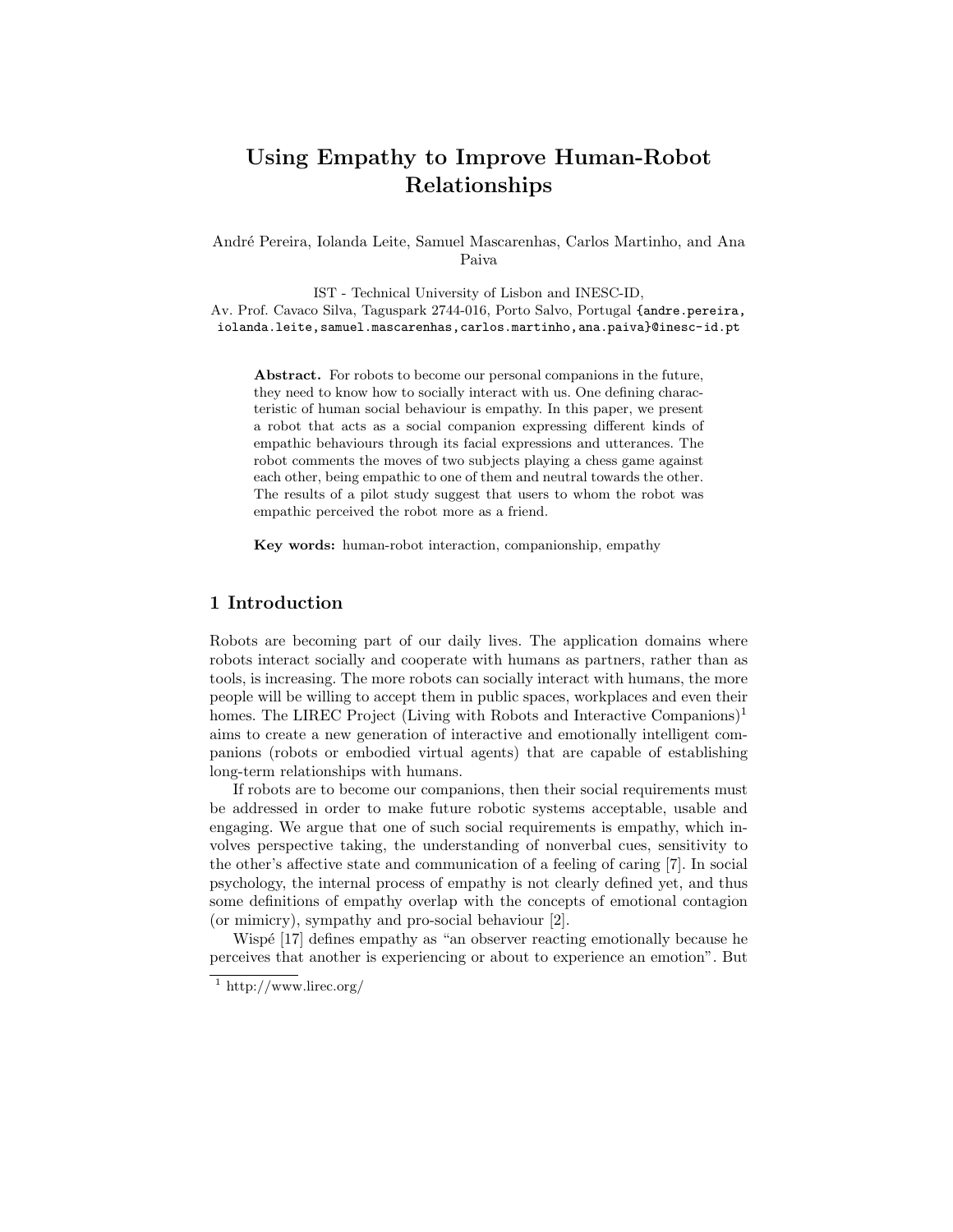2 André Pereira et al.

some authors go even further, arguing that empathy not only includes affective processes, but also cognitive and pro-social behaviours (for example actions taken to reduce the object of distress) [2]. As such, empathy is often related to helping behaviour and friendship: people tend to feel more empathy for friends than for strangers [10].

Research on empathic agents is divided in two main branches: agents that simulate empathic behaviour towards the users and agents that foster empathic feelings on the users [12]. Previous research shows that agents expressing empathy are perceived as more caring, likeable, and trustworthy than agents without empathic capabilities, and that people feel more supported in their presence [4].

The main purpose of this paper is to investigate users' perceptions of a robotic companion with empathic behaviour, more specifically in terms of the possible relation of friendship established between them. To do so, we developed a scenario where a social robot watches, reacts empathetically and comments a chess match played by two humans. In this paper, we present the results of a pilot study that we conducted as a first step to evaluate this hypothesis.

## 2 Related Work

Similar to [3, 9], our goal is to develop an artificial companion capable of establishing and maintaining a long-term relationship with users. Concerning this goal, the study presented in this paper is centered on how the display of empathic behavior affects the way humans perceive their social relationships with robots or artificial agents. In this section, some work on robots and virtual agents displaying empathic behavior will be presented.

Most work conducted with empathic robots only addresses one aspect of empathy, namely emotional contagion, where the user's affective state is mimicked. For instance, in [8], a study is conducted with an anthropomorphic robot that uses speech emotion recognition to decide the user's emotional state and then mirrors the inferred state using a corresponding facial expression. In another recent study [14], a robot with the form of a chimpanzee head, mimics the user's mouth and head movements.

Different from the aforementioned work, we do not propose to express empathy just by mimicking the user's facial expressions. Instead, we took inspiration from the field of virtual agents, where other forms of empathic behaviour were implemented. For instance in [13], an animated agent assists users in an application for job interview trainning, predicting the user's affective state through physiological signals. The user answers job-related questions while the agent says empathic statements of concern, encouragement or congratulation to users. These forms of empathic statements are also used in our work. However, we do not determine the user's affective state using physiological sensors. Instead, a role-taking approach to empathy is proposed, where the robot projects itself into the user's situational context to determine the user's affective state and the resulting empathic response. A similar approach was proposed in [15], where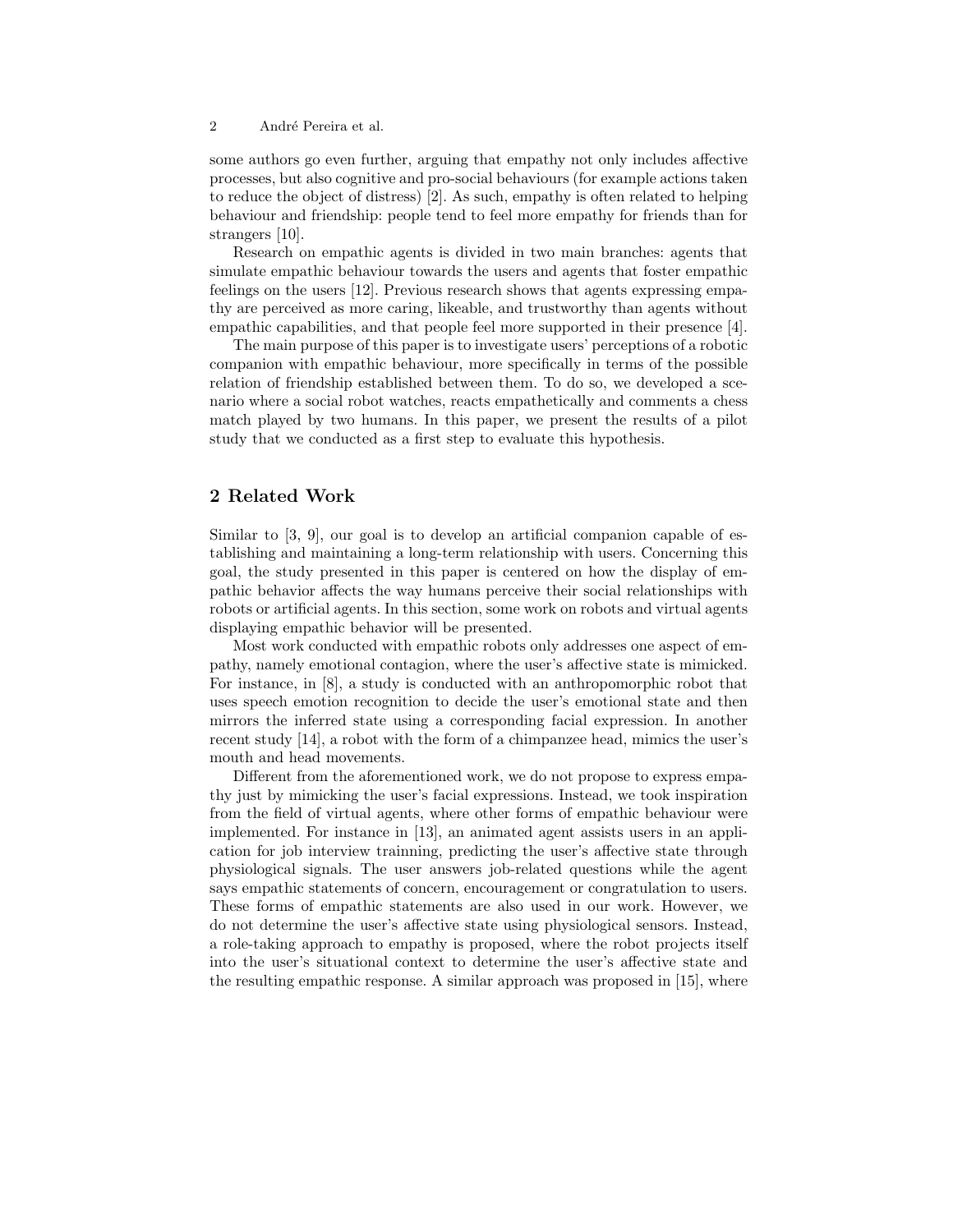a model of empathy that involves self-projection was implemented, but only considering empathy between synthetic characters and not towards users.

## 3 Modelling Empathy

Empathy can be seen as a process mainly composed by two phases. The first phase includes the assessment of the other's affective state, and in the second phase the subject reacts taking into account the other's state (either by affective responses or more "cognitive" actions). Therefore, to model empathic capabilities in social robots we need to  $(1)$  recognize the user's affective state and  $(2)$  define a set of empathic behaviours to be displayed by the robot taking into account the user's state. The focus of this paper is on the second part of the empathic process.

In order to model empathic and non empathic behaviors in our robot, we have applied some of the characteristics referred in [6] as attitudes of empathic teachers that can induce empathy and understanding on students. Even though we do not intend to make our robot act like a teacher but as a game companion, our work was inspired by Cooper's comparison between empathic and non empathic teaching behaviors. This comparison was obtained by interviewing and observing teachers and students in the classroom. The behaviours are grouped by the following components: body-language, positioning, content of teaching, method of teaching, voice, attitudes, facial characteristics and responses. Given the limitations of our application scenario (robot's embodiment, technology, etc.), we only modelled characteristics from the last two components: facial characteristics and responses.

## 4 Case Study

To evaluate the influence of different empathic behaviours on user's perceptions of a robotic companion, we developed a scenario where Philip's iCat [16] observes the game of two humans playing chess, reacting emotionally and commenting their moves (see Figure 1). The iCat treats the two players differently: it exhibits empathic behaviours towards one of them - the companion, and behaves in a neutral way towards the other player - the opponent. These behaviours are reflected on the robot's facial expressions and utterances, as will be shown in the next subsections.

This scenario is a follow-up work of a previous scenario in which the iCat played chess against a human opponent [11]. To avoid the conflict between expressing empathy and acting as an opponent, in this scenario we placed the robot in an outside position. Also, having two players interacting at the same time allows us to simultaneously evaluate the two different conditions in the iCat's behaviour (empathic and neutral).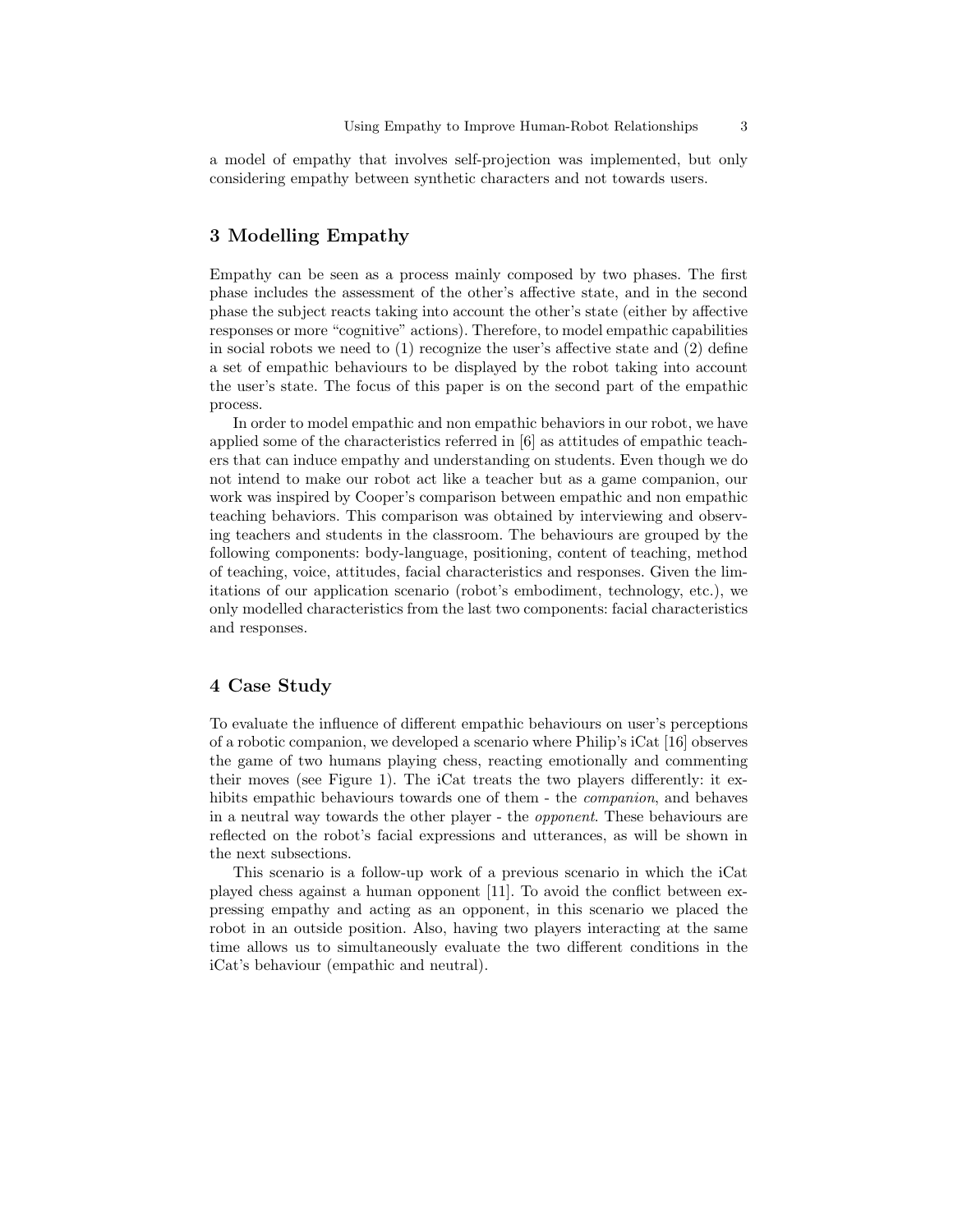4 André Pereira et al.



Fig. 1. Two users playing chess with the iCat observing the game.

### 4.1 Interpreting the user's affective state

Our previous work on affect recognition [5] highlighted the importance of contextual information to discriminate some of the user's states. In the particular context of a chess game, we identified a set of contextual features related to the state of the game that are relevant to discriminate user's valence (positive or negative) and engagement to the robot. Therefore, to simulate an empathic process in our robot, its affective state will depend on the state of the game in the perspective of the companion (which ultimately is related to his/her affective state). We are aware that the iCat's affective states may not reflect accurately the affective state of its companion. However, when humans try to understand the affective states of each other, there are also many factors that blur this evaluation.

When a new move is played on the chessboard by one of the players, the iCat's affective state changes. The new board position is evaluated using a chess evaluation function in the perspective of the iCat's companion, which means that it will return positive scores if the companion is in advantage (higher values indicate more advantage), and negative scores if the companion is in disadvantage. Such evaluation values are the input of the emotivector system, an anticipatory mechanism which generates an affective state based on the mismatch between an "expected" and a "sensed" value. The emotivector system can generate nine different affective states, and each affective state is associated to a different facial expression in the iCat's embodiment. For more details on the emotivector system and its implementation in the iCat please consult [11]. The iCat's mood is also influenced by the state of the game, which is reflected in the robot's facial expressions in a similar way as it was done for our the previous scenario.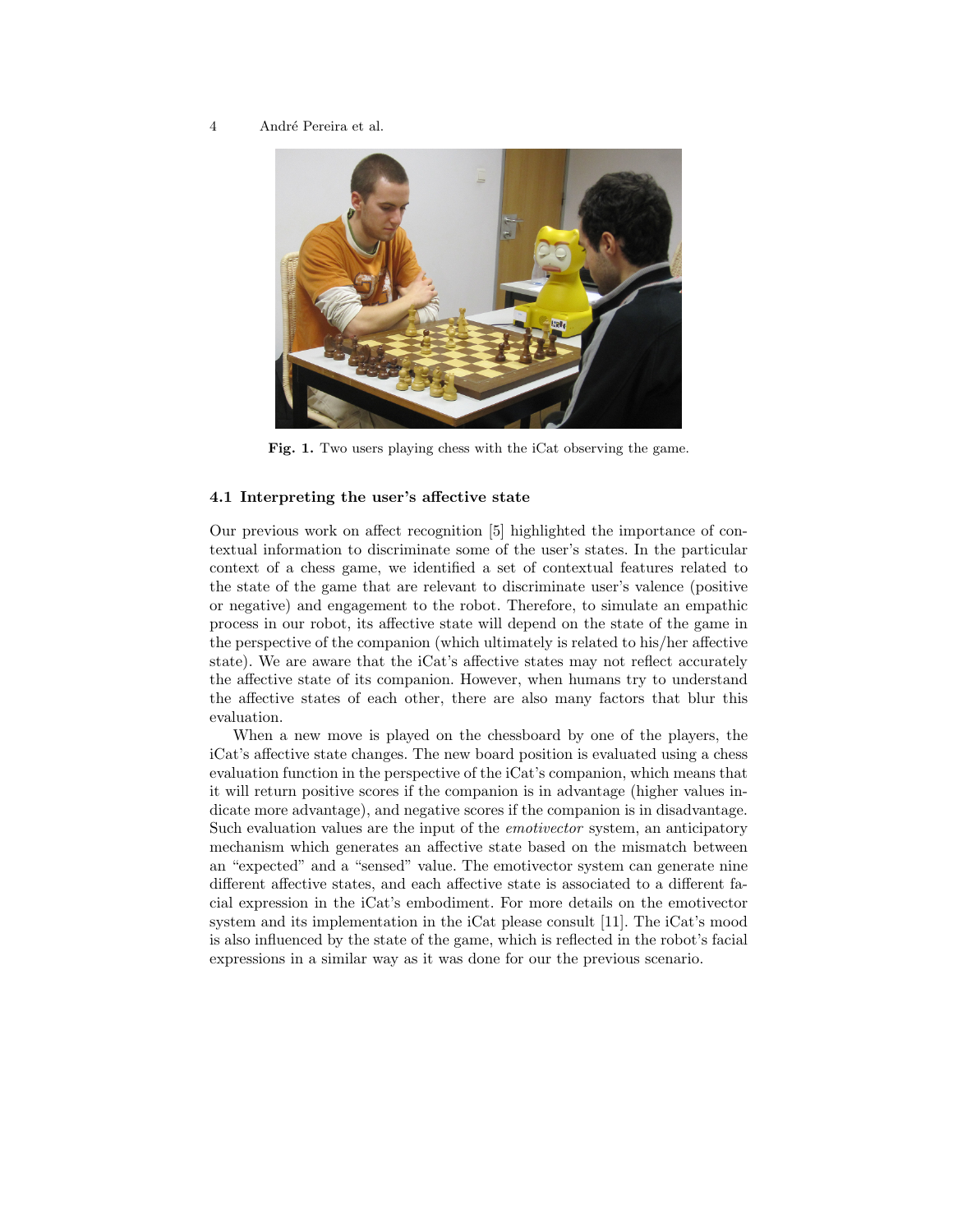#### 4.2 Empathic VS Neutral Behaviours

Inspired on the characteristics of empathic teachers cited before, we defined two sets of utterances for each affective state of the iCat: "empathic" utterances, to be used when the iCat is commenting the companion's moves, and "neutral" utterances, to be used when the robot is commenting on the opponent's moves. While neutral utterances merely indicate the quality of the move in a very direct way (e.g. "bad move", "you played well this time", ...), empathic utterances often contain references to possible companion's emotions, and try to encourage and motivate the companion (e.g. "you're doing great, carry on!").

As an example, suppose that the companion is loosing the game and plays a bad move; the consequent iCat's affective state is "expected punishment" (meaning that the current state is bad, as the robot was expecting). In this situation, a possible comment of the iCat would be "don't be sad, you didn't had better options". After that, if the opponent plays a good move and captures one of the companion's pieces, the iCat may say to the opponent "good move", even though its facial expressions and mood will reflect the negative affective state (empathic towards its companion). The iCat is also empathic to the companion by using his or her name two times more than it does when speaking to the opponent.

Two other empathic mechanisms were implemented. First, when players are thinking on the game, the iCat looks at the companion two times more than it looks at the opponent. Second, the iCat congratulates the companion when she/he captures a piece and encourages the companion in critical moments of the game, weather he/she is gaining advantage or disadvantage (for example, when the chances of winning become evident).

## 5 Experiment

The goal of the described experiment was to evaluate if users to whom the iCat behave more emphatically perceived the robot more as a "friend" than users to whom the iCat was neutral.

#### 5.1 Procedure

The experiment was performed with undergraduate students from IST - Technical University of Lisbon. Ten participants between 22 and 24 years old, all of them male, played a total of five games. Subjects had never interacted with the iCat robot before and all of them knew how to play chess at a beginner level.

Two different conditions regarding the iCat's behaviour were evaluated as described earlier: *empathic* (for subjects playing with the black pieces) and *neutral* (for participants playing with the white pieces). At the beginning of the experiment, participants were asked to chose a side of the board and sat down. Before they started playing, some instructions were given regarding the experiment: they had to play an entire chess match, having the iCat next to the chessboard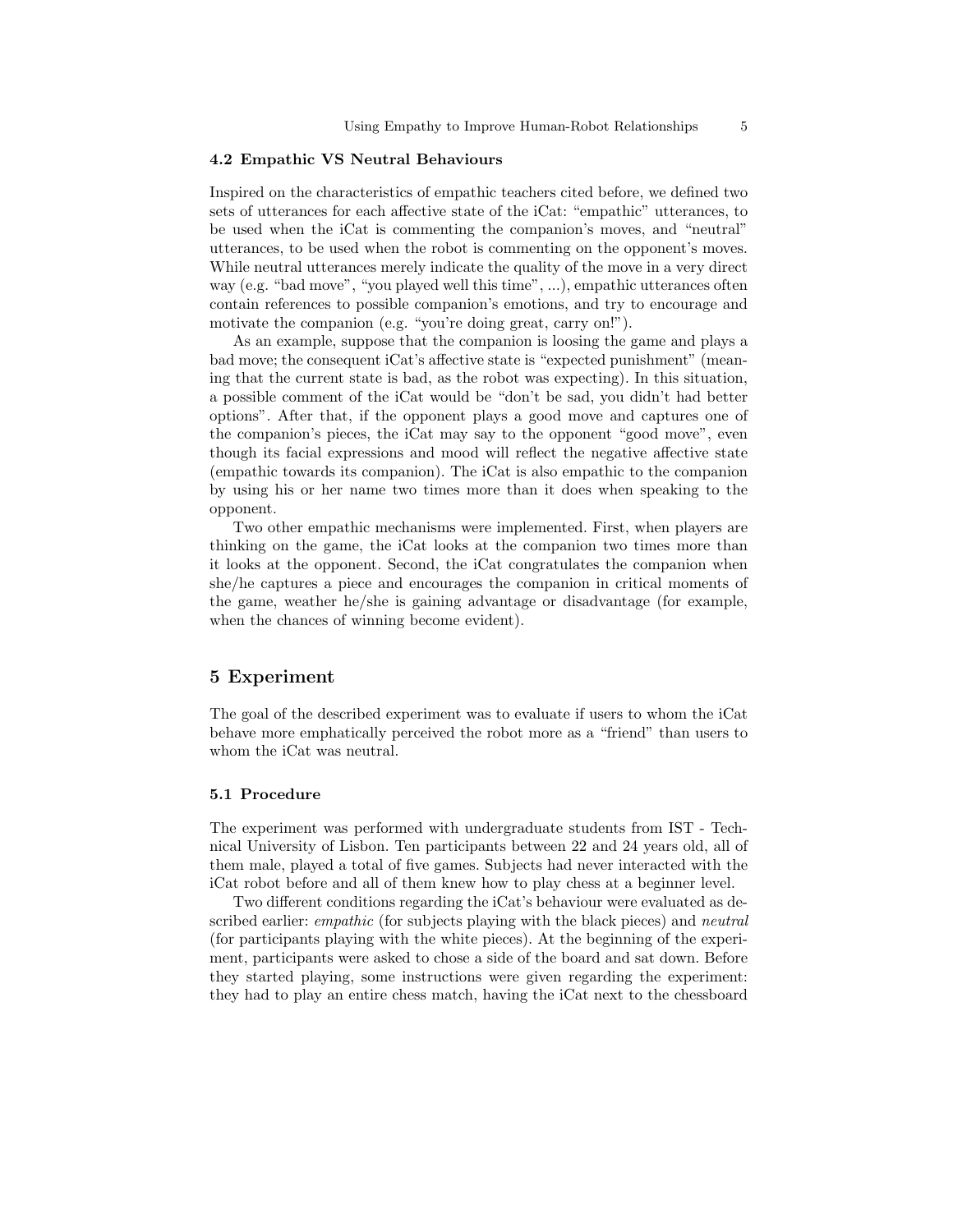commenting their game. Participants were not informed about the differences in the iCat's behaviour. At the end of the experiment, they were asked to fill a questionnaire and were rewarded with a movie ticket.

### 5.2 Experimental Measures

For this experiment we wanted to measure the participant's perceived friendship towards the iCat robot. Mendelson [1] reviewed several existing friendship questionnaires and identified six relevant, conceptually distinguishable functions: (1) stimulating companionship - doing enjoyable or exciting things together; (2) help - providing guidance and other forms of aid; (3) intimacy - being sensitive to the other's needs and states and being open to honest expressions of thoughts, feelings and personal information; (4) reliable alliance - remaining available and loyal; (5) self-validation - reassuring, encouraging, and otherwise helping the other maintain a positive self- image; (6) emotional security - providing comfort and confidence in novel or threatening situations. From these descriptions and based in the context of our scenario, we defined two affirmations for each dimension (see Table 1). Participants expressed their agreement or disagreement about these affirmations using a 5 point Likert scale.

| Dimension          | Questions                                                     |
|--------------------|---------------------------------------------------------------|
| Stimulating        | I enjoyed playing chess with the iCat observing the game.     |
| Companionship      | I would like to repeat this experience.                       |
| Help               | iCat helped me during the game.                               |
|                    | iCat's advices/comments were helpful for me.                  |
| Intimacy           | iCat shared its affective state with me.                      |
|                    | iCat showed sensibility towards my affective state.           |
| Reliable Alliance  | I would trust iCat's opinion for guiding me in a future game. |
|                    | iCat was loyal to me.                                         |
| Self-Validation    | iCat encouraged me to play better during the game.            |
|                    | I felt more confident playing with the iCat.                  |
| Emotional Security | iCat provided comfort in the difficult moments of the game.   |
|                    | During difficult moments of the game, iCat's support was      |
|                    | useful to me.                                                 |

Table 1. Questions used in our friendship questionnaire

### 5.3 Results and Discussion

By comparing the friendship questionnaire in both conditions, we obtained some interesting results. For each dimension and for each participant we calculated the mean of the two items that composed that dimension. Figure 2 contains the average of each dimension from the participants of each condition.

<sup>6</sup> André Pereira et al.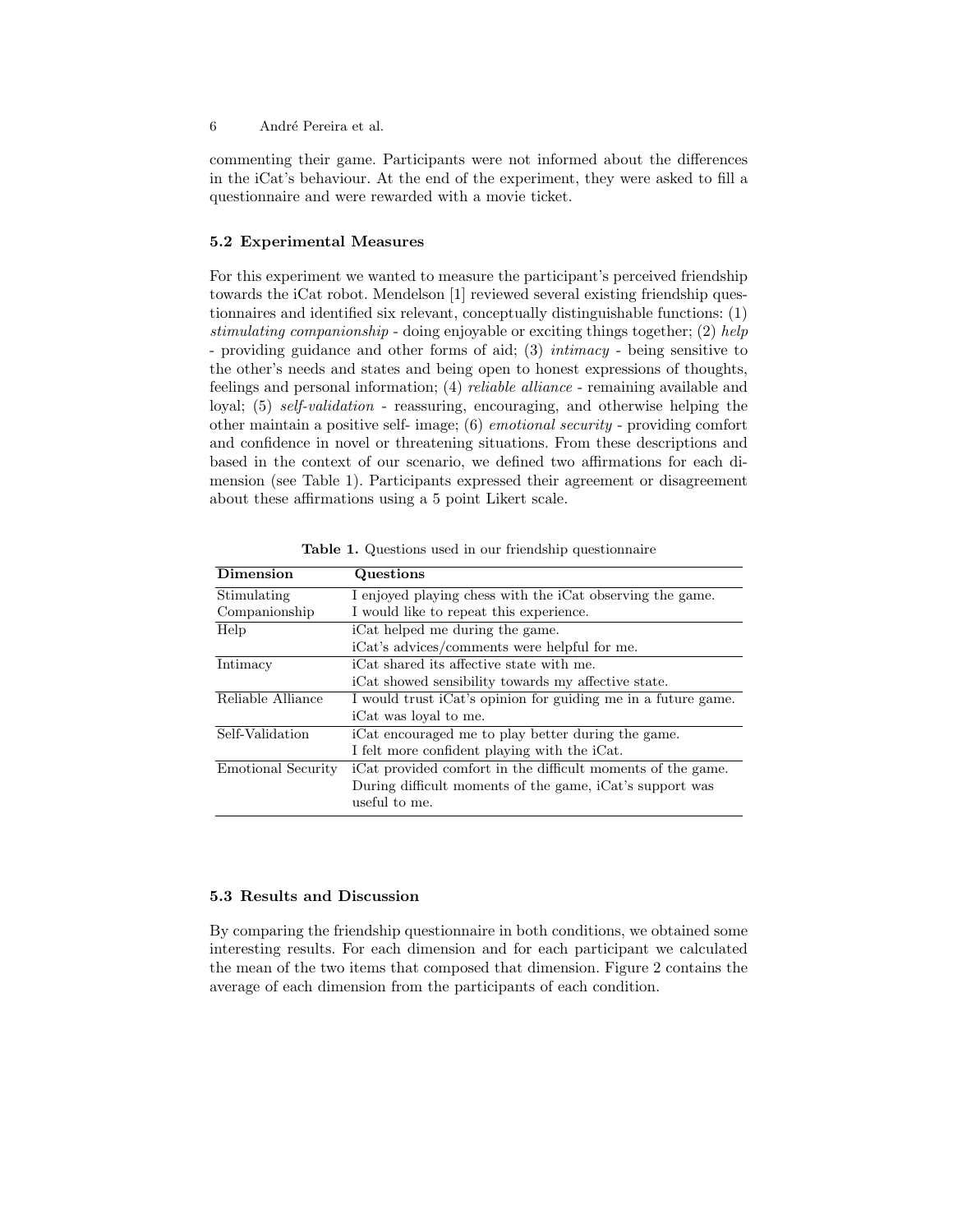With the exception of the help dimension, all other dimensions were rated higher in the empathic condition. This dimension is related to the helping behavior displayed by the iCat after every user's move. The addition of empathic reactions to this behavior does not seem to affect the helping behaviour of the companion.

Several dimensions had higher ratings in the empathic condition: participants agreed that the robot provided emotional security in the difficult moments of the game and claimed an increased sense of intimacy because of the shared robot's affective state. In both conditions, subjects considered the robot as a game companion as they both enjoyed playing with the iCat by their side. But even in this condition we could find a difference for better in the empathic condition.



Fig. 2. Mean values of each friendship questionnaire dimension for the two conditions (error bars indicate the standard deviation).

# 6 Conclusions and Future Work

This paper addressed role of empathic behaviours in social robots that attempt to establish long-term relationships with humans. Our assumption is that if users perceive a robot as an empathic entity, they can more easily build some kind of friendship relation with them. The results of the preliminary experiment suggest that the participants with whom the iCat behaved in an empathic manner considered the robot friendlier. By looking separately at the friendship dimensions of the employed questionnaire, we retrieved more interesting findings. Intimacy, reliable alliance, self validation and emotional security dimensions had higher ratings in the empathic condition. The companionship dimension was also slightly higher in the empathic condition.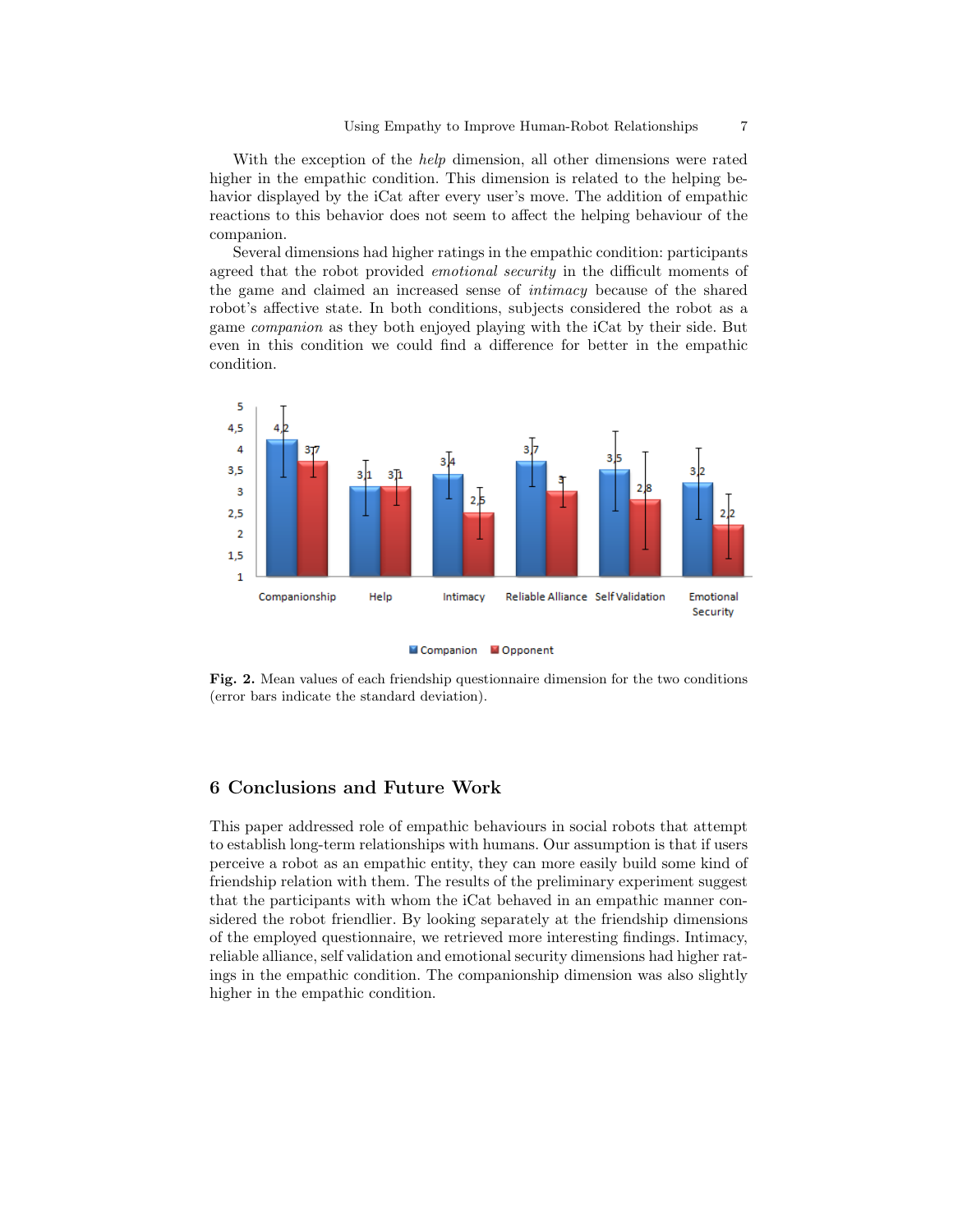Modelling empathic behaviors in social robots seems to be relevant to improve the interaction with users. We intend to strengthen these results by performing a larger study with more participants to further determine the relevance of each friendship dimension on the user's perceived relationship with the robot, and which empathic behaviors have more influence on each dimension.

Acknowledgements. The research leading to these results has received funding from European Community's Seventh Framework Program (FP7/2007-2013) under grant agreement n 215554, and by 3 scholarships (SFRHBD/41358/2007, SFRH/BD/41585/2007, SFRHBD/62174/2009) granted by FCT.

# References

- 1. Measuring friendship quality in late adolescents and young adults: Mcgill friendship questionnaires. Canadian Journal of Behavioural Science, 31(1):130–132, Apr 1999.
- 2. Empathy: Its ultimate and proximate bases. The Behavioral and brain sciences, 25(1):1–72, Fevereiro 2002.
- 3. T. Bickmore and R. Picard. Establishing and maintaining long-term humancomputer relationships. ACM Transactions on Computer-Human Interaction (TOCHI), 12(2):327, 2005.
- 4. S. Brave, C. Nass, and K. Hutchinson. Computers that care: investigating the effects of orientation of emotion exhibited by an embodied computer agent. Int. J. Hum.-Comput. Stud., 62(2):161–178, 2005.
- 5. G. Castellano, I. Leite, A. Pereira, C. Martinho, A. Paiva, and P. McOwan. It's all in the game: Towards an affect sensitive and context aware game companion. pages 1 –8, sept. 2009.
- 6. B. Cooper, P. Brna, and A. Martins. Effective affective in intelligent systems building on evidence of empathy in teaching and learning. In A. Paiva, editor, IWAI, volume 1814 of Lecture Notes in Computer Science, pages 21–34. Springer, 1999.
- 7. A. P. Goldstein and G. Y. Michaels. Empathy : development, training, and consequences / Arnold P. Goldstein, Gerald Y. Michaels. L. Erlbaum Associates, Hillsdale, N.J. :, 1985.
- 8. F. Hegel, T. Spexard, T. Vogt, G. Horstmann, and B. Wrede. Playing a different imitation game: Interaction with an Empathic Android Robot. In Proc. 2006 IEEE-RAS International Conference on Humanoid Robots (Humanoids06), pages 56–61, 2006.
- 9. C. Kidd and C. Breazeal. Robots at home: Understanding long-term humanrobot interaction. In IEEE/RSJ International Conference on Intelligent Robots and Systems, 2008. IROS 2008, page 32303235. Ieee, Setembro 2008.
- 10. D. L. Krebs. Altruism: An examination of the concept and a review of the literature. Psychological Bulletin, 73(4):258–302, 1970.
- 11. I. Leite, C. Martinho, A. Pereira, and A. Paiva. icat: an affective game buddy based on anticipatory mechanisms. In L. Padgham, D. C. Parkes, J. M¨uller, and S. Parsons, editors, AAMAS (3), pages 1229–1232. IFAAMAS, 2008.
- 12. A. Paiva, J. Dias, D. Sobral, R. Aylett, P. Sobreperez, S. Woods, C. Zoll, and L. E. Hall. Caring for agents and agents that care: Building empathic relations with synthetic agents. In  $AAMAS$ , pages 194–201. IEEE Computer Society, 2004.

<sup>8</sup> André Pereira et al.